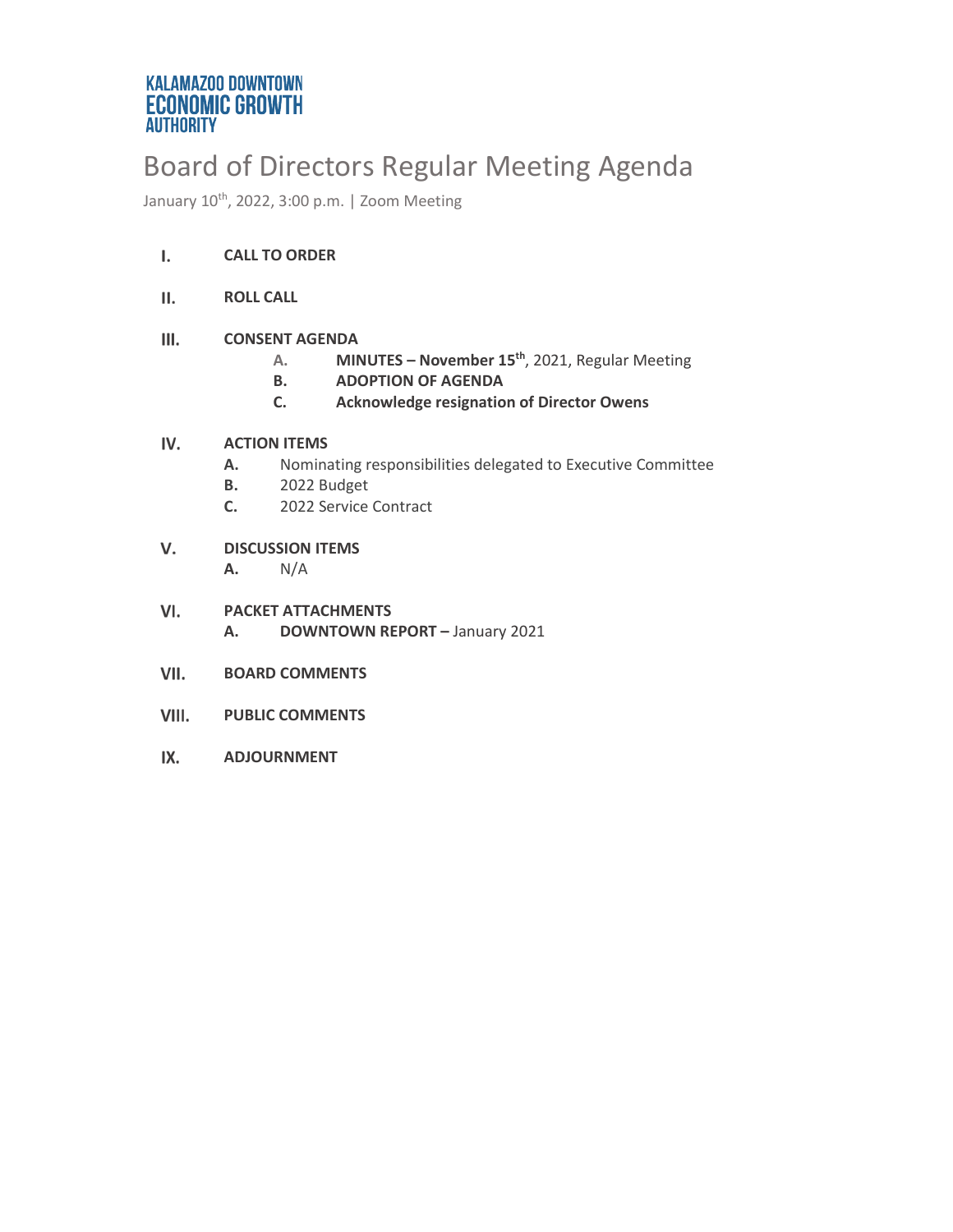# Board of Directors Regular Meeting Minutes

November 15th, 2021, 3:00 p.m. | Zoom Meeting

| <b>PRESENT:</b> | Grant Fletcher, Stephanie Hinman, Ryan Wieber, Patti Owens, Susan<br>Lindemann, Carl Brown |  |  |
|-----------------|--------------------------------------------------------------------------------------------|--|--|
| <b>ABSENT:</b>  | <b>Mayor David Anderson</b>                                                                |  |  |
| <b>STAFF:</b>   | Andrew Haan, David Ullrey, Meghan Behymer, Sue Huggett, Allyson Dykstra                    |  |  |
| <b>OTHER:</b>   | Jessica Wood, Laura Worline, Derek Nofz                                                    |  |  |

#### $\mathbf{I}$ . **CALL TO ORDER**

## **DIRECTOR FLETCHER CALLED THE MEETING TO ORDER AT 4:54 P.M.**

 $II.$ **ROLL CALL**

| <b>PRESENT:</b> | Grant Fletcher - Remotely, Kalamazoo County, MI     |
|-----------------|-----------------------------------------------------|
|                 | Jeff Breneman - Remotely, Kalamazoo County, MI      |
|                 | Ryan Wieber - Remotely, Kalamazoo County, MI        |
|                 | Stephanie Hinman - Remotely, Kalamazoo County, MI   |
|                 | Carl Brown - Remotely, Kalamazoo County, MI         |
|                 | <b>Patti Owens</b> — Remotely, Kalamazoo County, MI |
|                 | Susan Lindemann - Remotely, Kalamazoo County, MI    |

## **ABSENT**:

**EXCUSED**: **Mayor David Anderson**

**THE NOVEMBER 18th, 2021, ATTENDANCE INCLUDING EXCUSED AND UNEXCUSED ABSENCES ARE RECORDED.** 

 $III.$ **ADOPTION OF CONSENT AGENDA**

> **DIRECTOR BRENEMAN MOVED TO ADOPT THE NOVEMBER 15th, 2021, CONSENT AGENDA. DIRECTOR OWENS SECONDED. NO OBJECTIONS. MOTION CARRIED.**

IV. **FINANCIAL REPORT**

> **DIRECTOR OWENS MOVED TO APPROVE THE OCTOBER FINANCIAL REPORT. DIRECTOR BROWN SECONDED. NO OBJECTIONS. MOTION CARRIED.**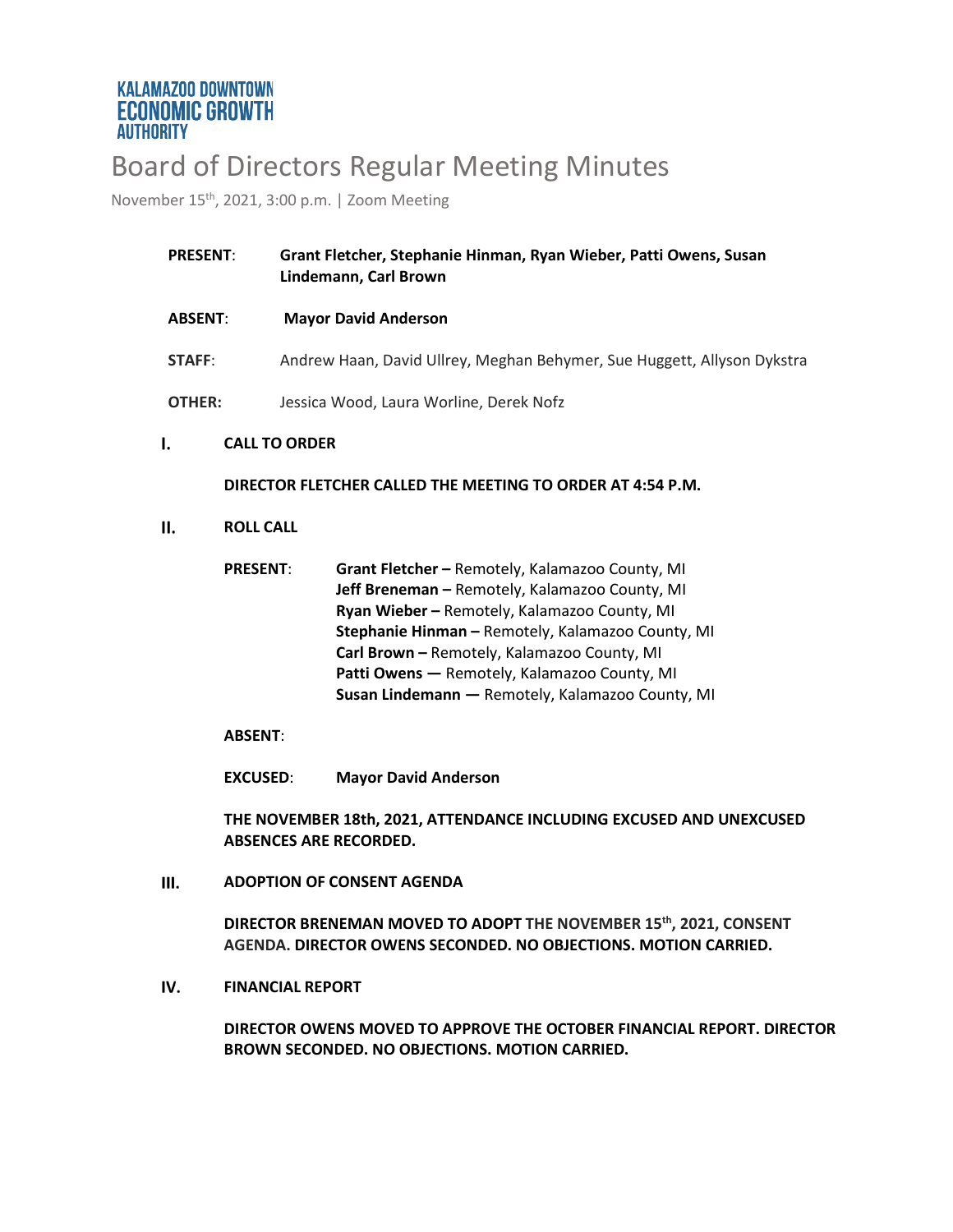# Board of Directors Regular Meeting Minutes

November 15th, 2021, 3:00 p.m. | Zoom Meeting

#### V. **ACTION ITEMS**

**A. Resolution setting the date of public hearing on 2022 budget**

**DIRECTOR OWENS MOVED TO APPROVE NOVEMBER 29, 2021 AS THE SPECIAL MEETING DATE FOR THE 2022 BUDGET. DIRECTOR BRENEMAN SECONDED. NO OBJECTIONS. MOTION CARRIED.**

#### VI. **DISCUSSION ITEMS**

#### VII. **PACKET ATTACHMENTS**

**A.** Downtown Report

#### VIII. **BOARD COMMENTS**

Director Brown and Breneman thanked staff for the work of increasing specificity in reporting and remarked it is the most transparent he has seen this board report. Director Owens expressed that as a longstanding board member she recounts over the years the board members worked with finance and leadership before this current staff to hone in on what reporting they wanted to see. She emphasized the reporting this board has previously seen was a product of what was being specifically asked. The Board has always tried to establish best practices, adjust to current needs, and understand the current situation, but it is hard to know what isn't known. Director Owens is very thankful for previous staff and new staff to help the board reveal things in a new light and in a transparent fashion.

#### IX. **PUBLIC COMMENTS**

#### Х. **ADJOURNMENT**

**DIRECTOR FLETCHER ADJOURNED THE MEETING AT 5:12 P.M.**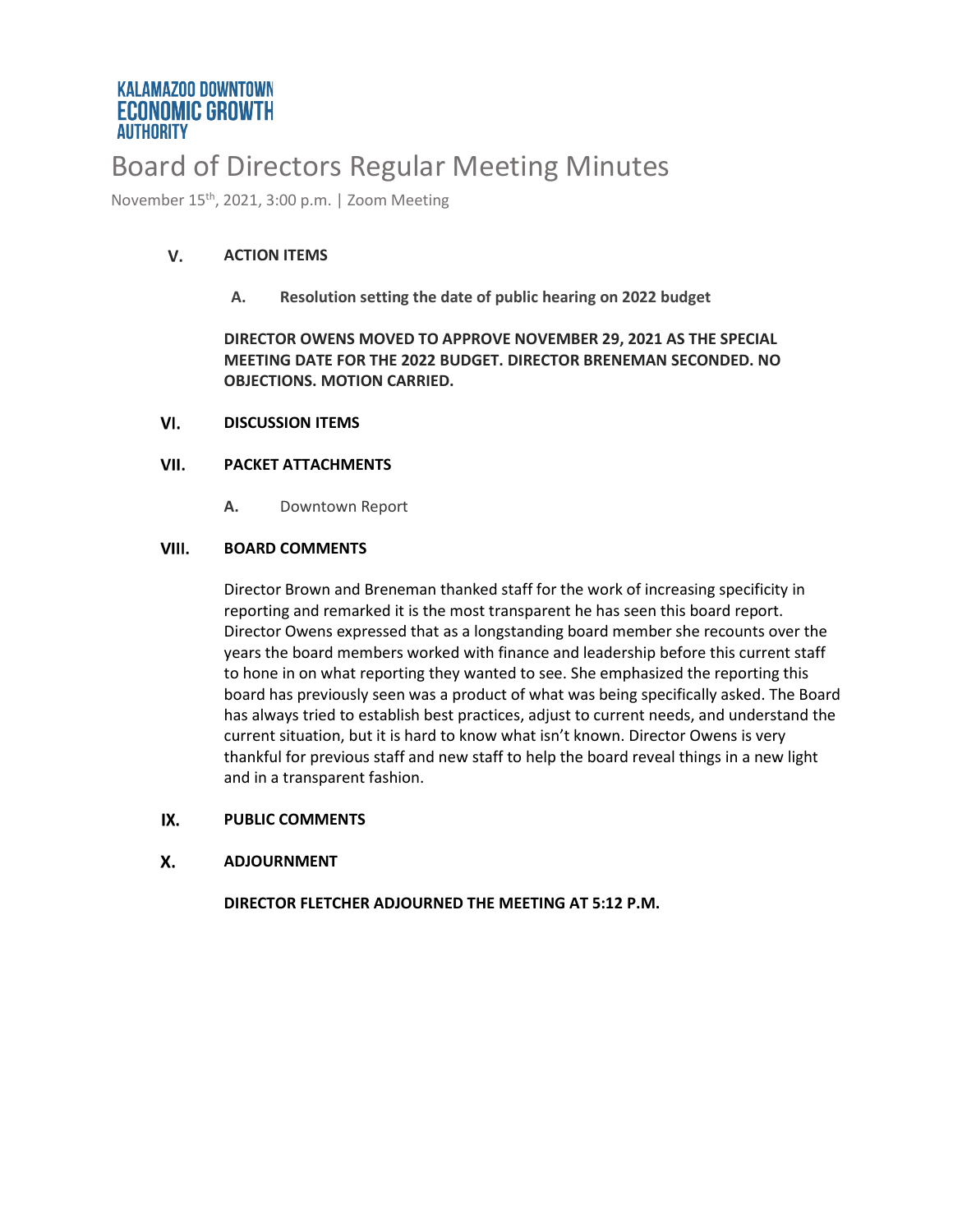# DOWNTOWN ECONOMIC GROWTH AUTHORITY

## 2022 Proposed Budget

|                                                | 2022            |
|------------------------------------------------|-----------------|
|                                                | <b>Proposed</b> |
| <b>Revenues</b>                                |                 |
| Downtown Economic Growth Authority TIF         | 422,000         |
| Kalamazoo Mall Maintenance (City Of Kalamazoo) | 44,000          |
| Interest                                       | 700             |
| <b>Total Revenues</b>                          | 466,700         |
|                                                |                 |
| <b>Expenditures</b>                            |                 |
| <b>Outside Contractual Services</b>            | 239,350         |
| D&O Policy                                     | 5,000           |
| Audit                                          | 5,000           |
| Legal                                          | 25,000          |
| <b>Restricted For Debt Service</b>             | 192,350         |
| <b>Total Expenditures</b>                      | 466,700         |
|                                                |                 |

**Revenues less Expenses**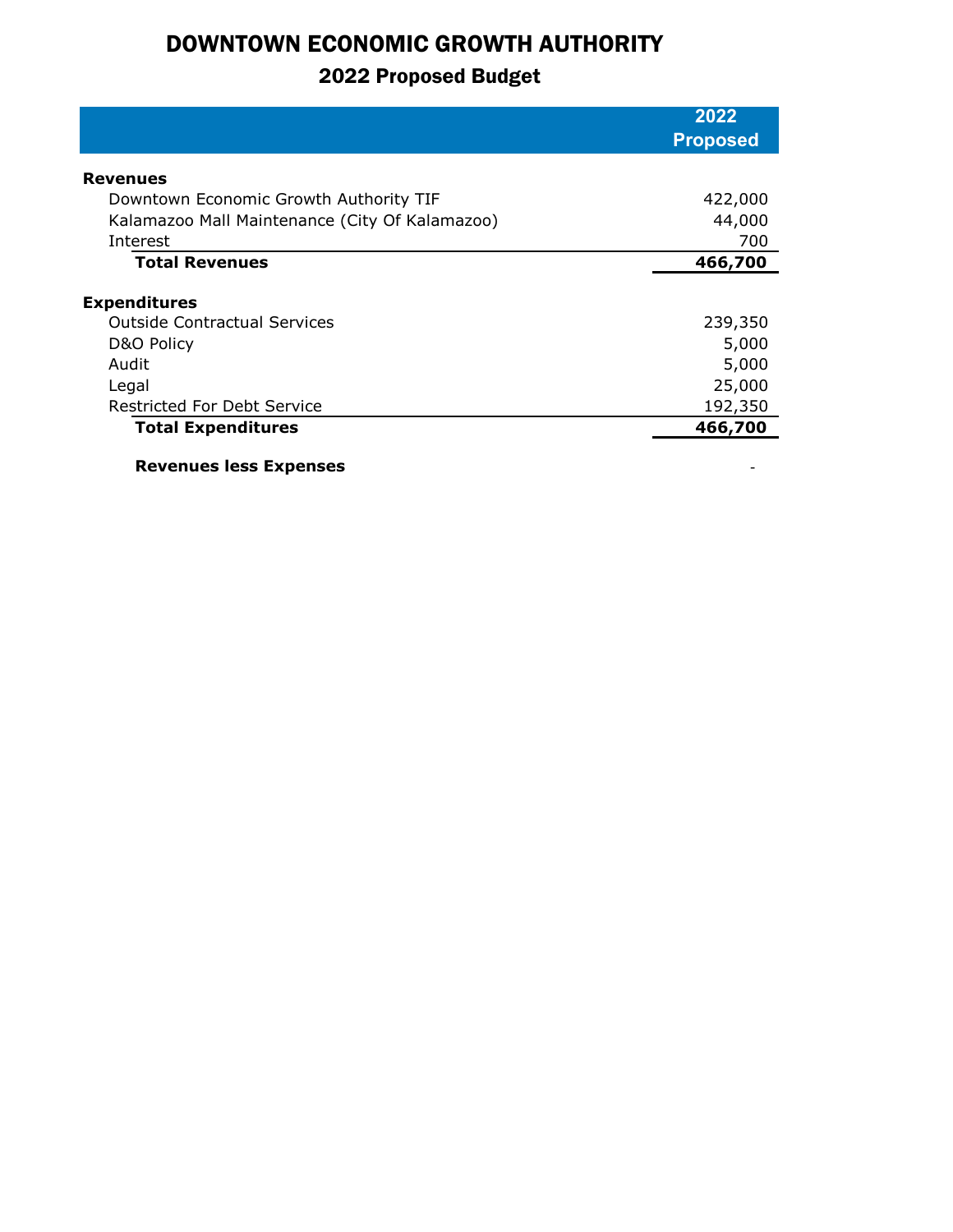

# **JANUARY 2022 UPDATE**

Downtown Kalamazoo Events & Initiatives

## Program Updates

## DOWNTOWN DOLLARS

| <b>PROGRAM OVERVIEW + IMPACT</b>                | Year Fnd 2021 |
|-------------------------------------------------|---------------|
| <b>Number of Participating Businesses</b>       | 56            |
| <b>Retail &amp; Service Businesses</b>          | 35            |
| Food & Beverage Businesses                      | 21            |
| Total (2021) Downtown Dollars purchased         | \$219,445     |
| Total (December 2021) redeemed at businesses    | \$44,585      |
| Total (program life) Downtown Dollars purchased | \$427,700     |
| Total (program life) redeemed at businesses     | \$204,080     |

### **TOP BUSINESS REDEMPTION AMOUNTS**

| (PROGRAM LIFE)           | (2021) |                       |  |
|--------------------------|--------|-----------------------|--|
| 1. $$41,615 - Retail$    |        | 1. $$9,290 - Retail$  |  |
| 2. $$15,460 - Retail$    |        | 2. \$4,905-F&B/Retail |  |
| 3. \$15,210 - F&B/Retail |        | 3. $$4,635 - Retail$  |  |
| 4. \$11,230 - Retail     |        | 4. \$3,353 - Retail   |  |
| 5. $$9,085 - Retail$     |        | 5. $$2,680 - Retail$  |  |
| 6. $$7,685 - Retail$     |        | 6. $$2,675 - Retail$  |  |
| 7. \$6,850 - F&B         |        | 7. $$2,255 - Retail$  |  |
| 8. \$6,795 – Retail      |        | 8. \$2,180 - Retail   |  |
| 9. $$6,325-F&B$          |        | 9. $$1,830 - Retail$  |  |
| 10. \$6,155 - Retail     |        | 10. \$1,735 - F&B     |  |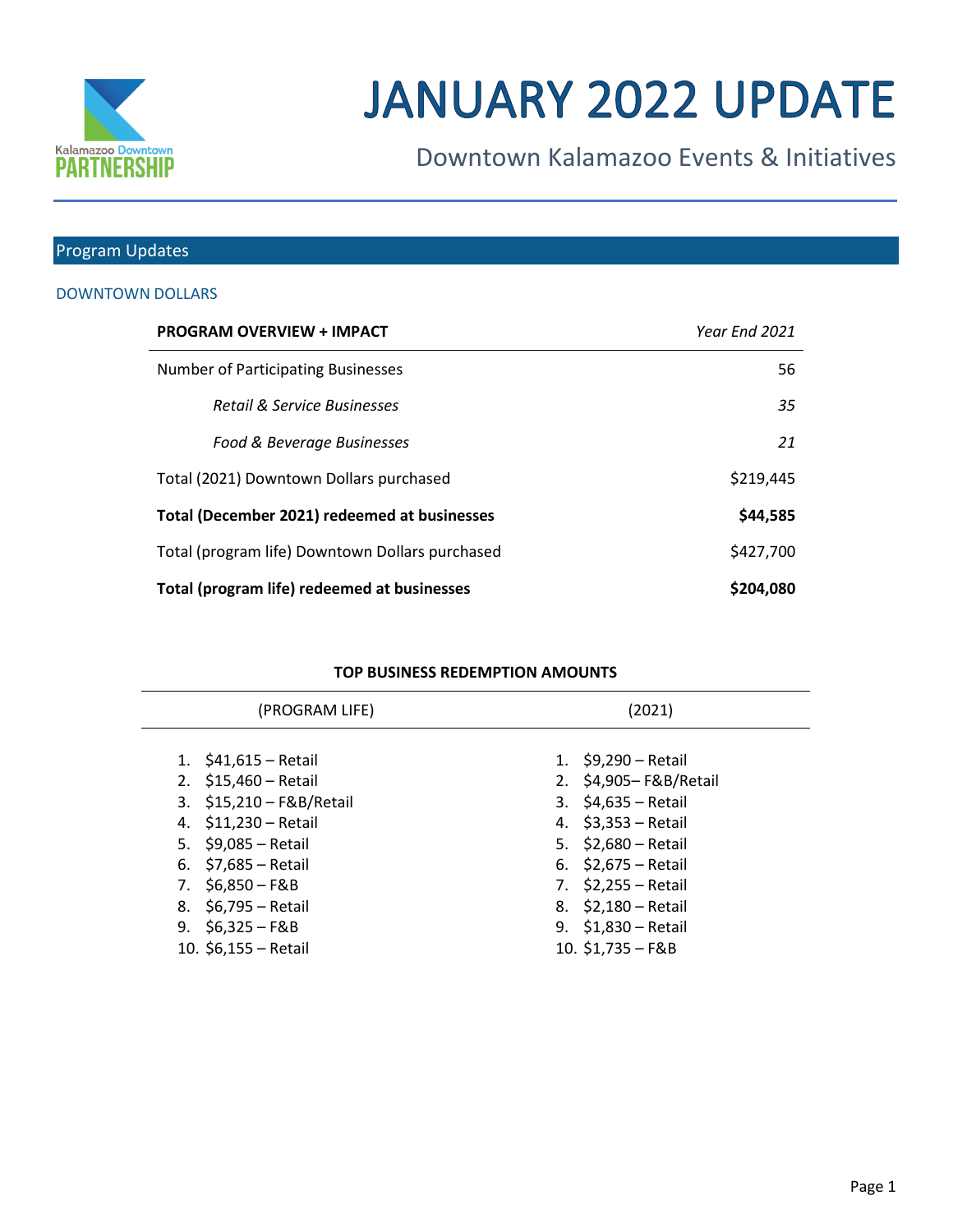## CENTRAL COMMONS REFRESHMENT AREA

|                  | <b>19 Total Business Participants</b> |                                  |  |  |
|------------------|---------------------------------------|----------------------------------|--|--|
| Cup Type         | Number of cups distributed            | <b>Estimated Economic Impact</b> |  |  |
|                  | (YTD 2021)                            | (YTD 2021)                       |  |  |
| 16 <sub>oz</sub> | 200K                                  | \$1.6M                           |  |  |
|                  |                                       | (\$8/cup)                        |  |  |
| 10 <sub>oz</sub> | 32K                                   | \$320K                           |  |  |
|                  |                                       | (\$10/cup)                       |  |  |
|                  |                                       | \$77.5K                          |  |  |
| Hot Cup          | 7,750                                 | (\$10/cup)                       |  |  |
| <b>TOTAL</b>     | 239,750                               | \$1.99M                          |  |  |

## **PROGRAM OVERVIEW + IMPACT**

#### AMBASSADOR PROGRAM

## **PROGRAM IMPACT**

|                                                      | <b>OCTOBER</b> | <b>NOVEMBER</b> | <b>DECEMBER</b> | <b>TOTAL</b> |
|------------------------------------------------------|----------------|-----------------|-----------------|--------------|
| Graffiti Removed                                     | 6              | 6               | 15              | 228          |
| Power Washing (hrs)                                  | -              | 1               | 3               | 72           |
| <b>Hospitality Assistance</b><br>(points of contact) | 30             | 10              | 8               | 147          |
| Trash Collected (lbs)                                | 18,307         | 12,652          | 11,127          | 164,417      |
| Weed Abatement (block<br>faces)                      |                |                 |                 | 236          |

*\*Total reflects program life (May 2021 – present)*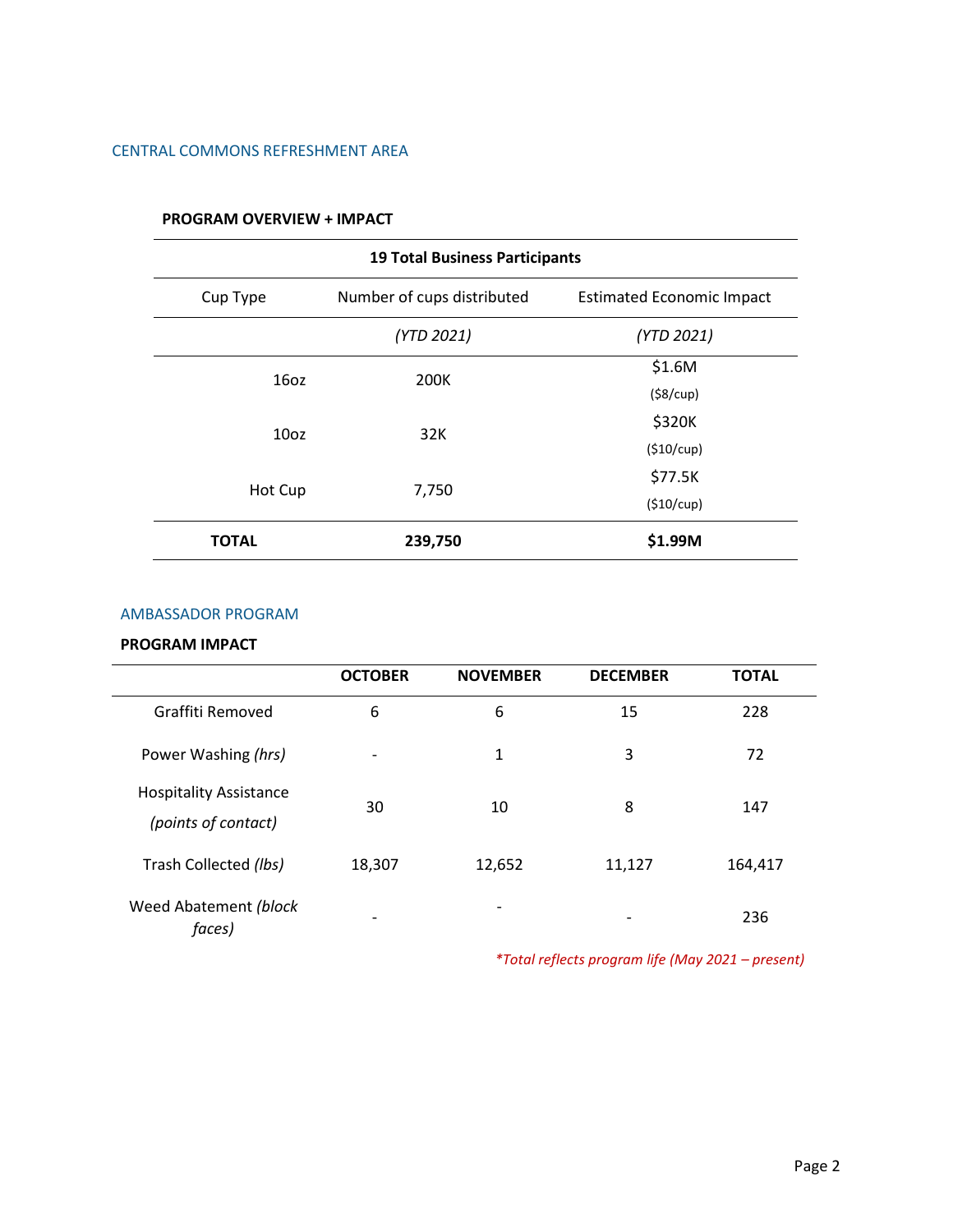#### Events + Programming

#### BRONSON PARK TREE LIGHTING – **Friday, November 26**

*As part of the Bronson Park Tree Lighting, the Kalamazoo Downtown Partnership hosted visits with Santa in the park.*

#### PAWS WITH CLAUS – **Friday, November 26**

*Together with Gazelle Sports, the Kalamazoo Downtown Partnership offered a Paws with Claus experience this holiday season for people to bring their furry friend for a photo opportunity with Santa. Pet food donations were collected and donated to a local pet shelter.*

#### SMALL BUSINESS SATURDAY – **Saturday, November 27**

*A key focus of the holiday season was creating marketing and promotions that draw attention to Small Business Saturday and supporting downtown businesses. On Small Business Saturday, Consumers Energy handed out free \$10 Downtown Dollars to every person who visited to drive foot traffic downtown and encourage spending locally. Additionally, in partnership with Consumers Energy, our team ran a 12 Days of Giveaways promotion on Instagram giving away \$2,500 in Downtown Dollars.* 

#### SANTA'S WORKSHOP

*Santa's Workshop opened on Small Business Saturday (November 27) in its new location in the Radisson Plaza Hotel in downtown Kalamazoo and continued through December 24. Santa's Workshop was made possible by the generous support of Black Arts & Cultural Center, Radisson Plaza Hotel, Blush Salon, Consumers Energy, Irving S. Gilmore Foundation, and Two Men & A Truck.*

#### HOLLY JOLLY TROLLEY

*The Holly Jolly Trolley returned downtown this holiday season for the first time since 2019, offering free rides throughout downtown Thursdays – Sundays in December. This program is made possible by our generous presenting sponsors, the Kalamazoo Valley Museum and Kalamazoo Valley Community College, and our numerous other sponsors including Consumers Energy, Discover Kalamazoo, Honor Credit Union, ABM, Arts Council of Greater Kalamazoo, and the Irving S. Gilmore Foundation.*

#### WINTER WINDOW DECORATING CONTEST

*The 4th Annual Winter Window Decorating Contest launched on Small Business Saturday featuring 20+ downtown businesses competing for the title of best decorated storefront. The community was invited to come downtown and vote for their favorite storefront by scanning the QR code on the window. After voting ended on December 31, La Familia was announced as the first place winner, with more than 20% of the total votes.* 

#### CHILI COOK- OFF

*The 17th annual Chili Cook-Off, scheduled for February 19, is a yearly tradition to explore downtown, sample chili recipes, and visit new and familiar stores and restaurants.*

#### WINTER RESTAURANT WEEK

*Downtown Kalamazoo Winter Restaurant Week returns for another year of great food and beverages from area restaurants beginning Friday, February 18 - Sunday, February 27.*